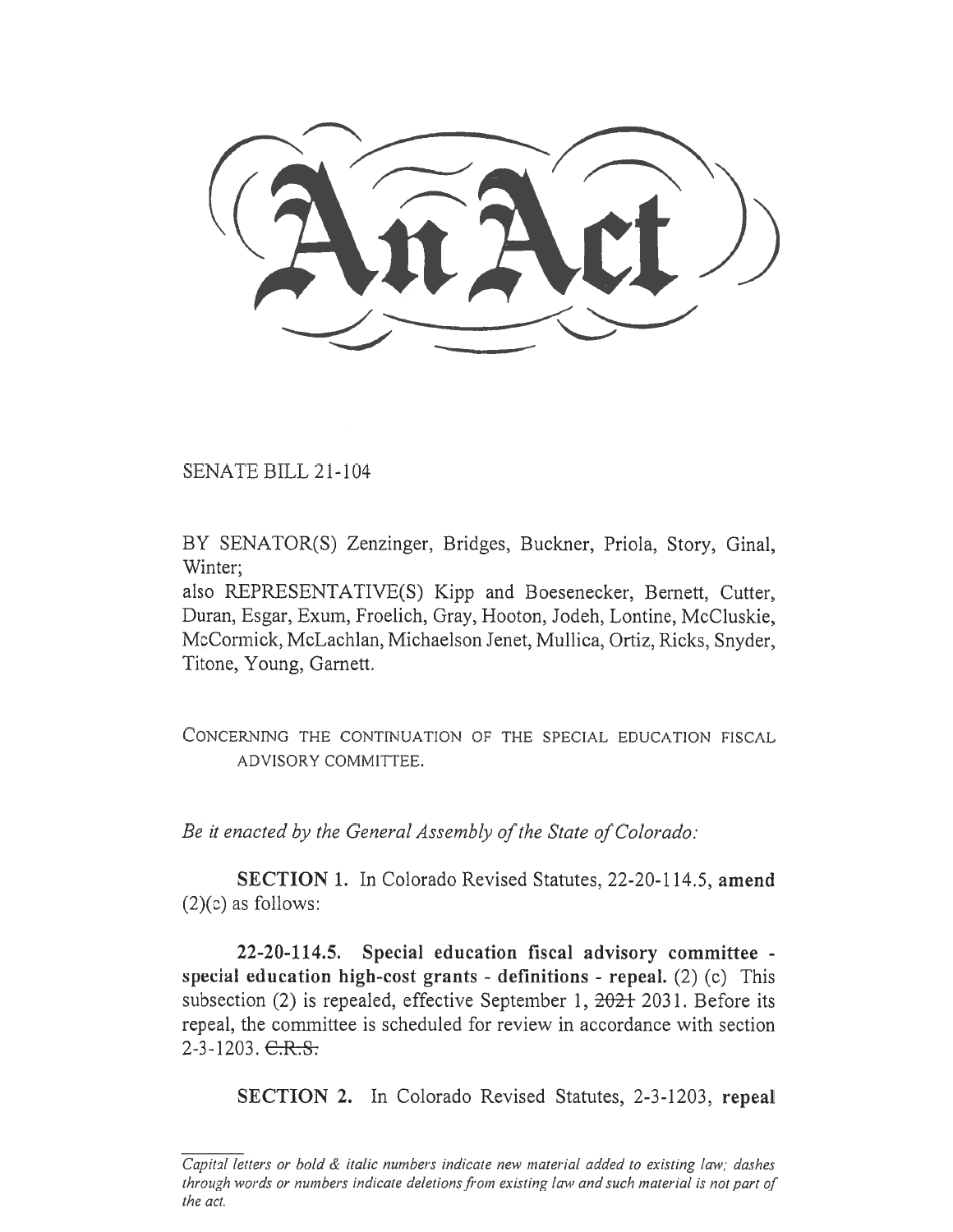$(12)(a)(IV)$ ; and **add**  $(22)$  as follows:

2-3-1203. Sunset review of advisory committees - legislative declaration - definition - repeal. (12) (a) The following statutory authorizations for the designated advisory committees will repeal on September 1, 2021:

 $(IV)$  The Colorado special education fiscal advisory created in section  $22 - 20 - 114.5$  (2), C.R.S.;

(22) (a) THE FOLLOWING STATUTORY AUTHORIZATIONS FOR THE DESIGNATED ADVISORY COMMITTEES WILL REPEAL ON SEPTEMBER 1, 2031:

(II) THE COLORADO SPECIAL EDUCATION FISCAL ADVISORY COMMITTEE CREATED IN SECTION 22-20-114.5.

2033. (b) THIS SUBSECTION (22) IS REPEALED, EFFECTIVE SEPTEMBER 1,

2021. SECTION 3. Effective date. This act takes effect September 1,

SECTION 4. Safety clause. The general assembly hereby finds,